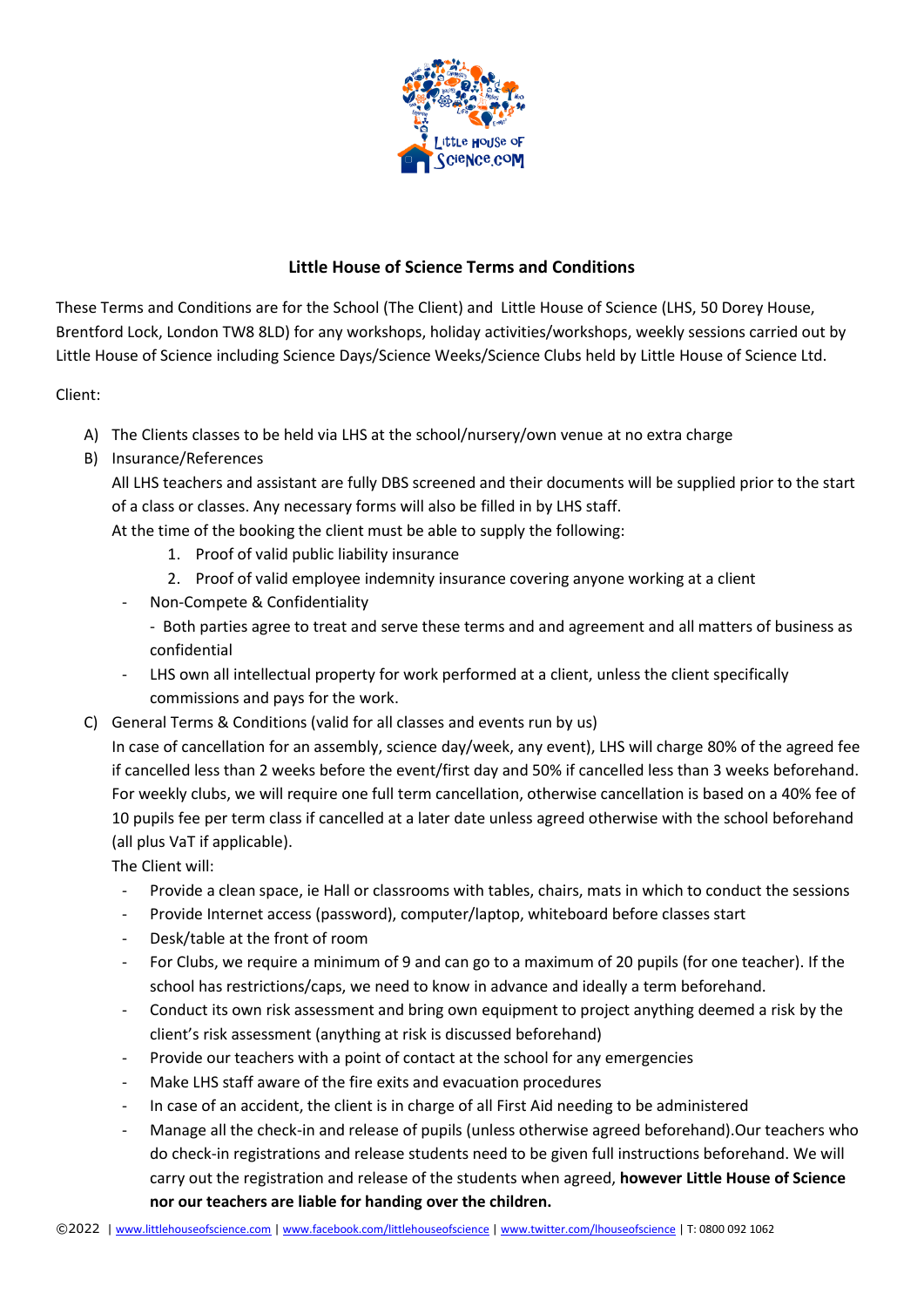

- To provide safeguarding procedures/documents for the teachers
- Assume full responsibility of the safety and security of the children attending the classes
- Send out/email LHS accompanying parental notes to all the parents
- Agree that no additional agreements will be given or made to any LHS staff
- Allow for a few pictures to be taken for LHS promotion and our records (or allow us to take pictures from time to time).
- **Provide details of pupil allergies and/or disabilities/special needs.**

Additional Support which will contribute to the success of the respective engagement:

- Refer any customers enquiring about classes to LHS so we can assist in any answering of questions
- Promote LHS classes in any school listings and internal websites/newsletter as this contributes to the success of the club
- Allow the storage of a box/bag of equipment from LHS if possible (for any re-usable material if applicable for Science Days or Weeks)
- If your school operates on an automatic re-enrolment procedure, we need to know beforehand so that we can email the parents in advance (for those schools where we are listing your courses on our website for enrolment).

Littlehouseofscience will:

- Be responsible for arranging a substitute teacher/assistant in case of any absence, giving client advance warning of this so that customers/pupils can be notified. If there is an emergency, we will reschedule the class at no extra charge and offer a recorded video on the topic to the parents or we will refund the lesson to the school or parents if we cannot reschedule.
- Will remove all rubbish before leaving
- If necessary, cover all tables with adequate protection during science experiments and & crafts activities
- Agree not to discuss any fees or charge made between LHS staff and client. Agree to observe strict confidentiality with the client and not to disclose the company's finances, contracts or personal information with any other company

In the event of face to face clubs or workshops (classroom based) being cancelled due to any virus, pandemic, school closure, force majeure, which is beyond our control, LHS will endeavour to provide the classes virtually at no additional costs. We can also provide a credit note in the event of cancellations valid for 12 months of the cancellation date. We cannot provide refunds if a child is ill or a year groups or school class/es are unable to attend school clubs. We will always endeavour to offer video classes as a replacement for those pupils.

The terms shall remain in effect for the duration of the agreed period of the hire and will apply to any other future hires for the same or other classes, workshops, assemblies, holiday camps unless specified.

Allergies and Disabilities: It is the school's responsibility to let Little House of Science know of any allergies and disabilities/special needs before a class/programme starts.

\*\*\*Please check and read our Web-site for the **House Rules and Safeguarding Rules**\*\*\*